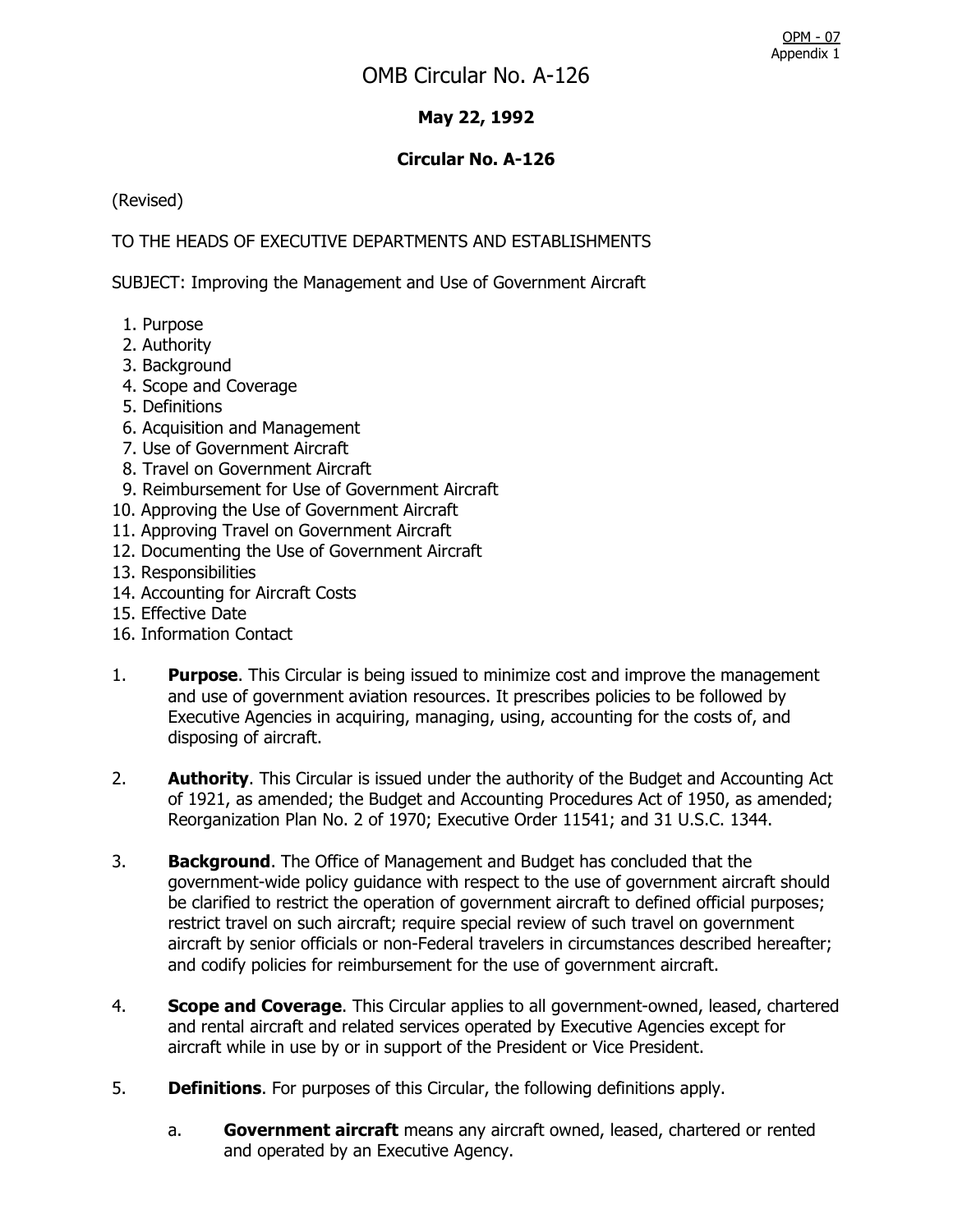- b. **Mission requirements** means activities that constitute the discharge of an agency's official responsibilities. Such activities include, but are not limited to, the transport of troops and/or equipment, training, evacuation (including medical evacuation), intelligence and counter-narcotics activities, search and rescue, transportation of prisoners, use of defense attaché-controlled aircraft, aeronautical research and space and science applications, and other such activities. For purposes of this Circular, mission requirements do not include official travel to give speeches, to attend conferences or meetings, or to make routine site visits.
- c. **Official travel** means (i) travel to meet mission requirements, (ii) required use travel, and (iii) other travel for the conduct of agency business.
- d. **Required use** means use of a government aircraft for the travel of an Executive Agency officer or employee, where the use of the government aircraft is required because of bona fide communications or security needs of the agency or exceptional scheduling requirements.

#### e. **Senior Federal officials** are persons:

(i) employed at a rate of pay specified in or fixed according to subchapter II of chapter 53 of title 5 of the U.S. Code;

(ii) employed in a position in an Executive Agency, including any independent agency, at a rate of pay payable for level I of the Executive Schedule or employed in the Executive Office of the President at a rate of pay payable for level II of the Executive Schedule;

(iii) employed in a position in an Executive Agency that is not referred to in clause (i) (other than a position that is subject to pay adjustment under Section 1009 of Title 37 of the U.S. Code) and for which the basic rate of pay, exclusive of any locality-based pay adjustment under section 5304 of title 5 of the U.S. Code (or any comparable adjustment pursuant to interim authority of the President), is equal to or greater than the rate of basic pay payable for the Senior Executive Service under Section 5382 of title 5 of the U.S. Code; or

(iv) appointed by the President to a position under section  $105(a)(2)(A)$ , (B), or (C) of title 3 of the U.S. Code or by the Vice President to a position under section 106(a) (1) (A), (B), or (C) of title 3 of the U.S. Code.

Generally, these are persons employed by the White House and executive agencies, including independent agencies, at a rate of pay equal to or greater than the minimum rate of basic pay for the Senior Executive Service. Exempted from this definition, for purposes of this Circular, are active duty military officers.

- f. **Full coach fare** means a coach fare available to the general public between the day that the travel was planned and the day the travel occurred.
- g. **Actual cost** means all costs associated with the use and operation of an aircraft. (See Attachment A for detailed definition.)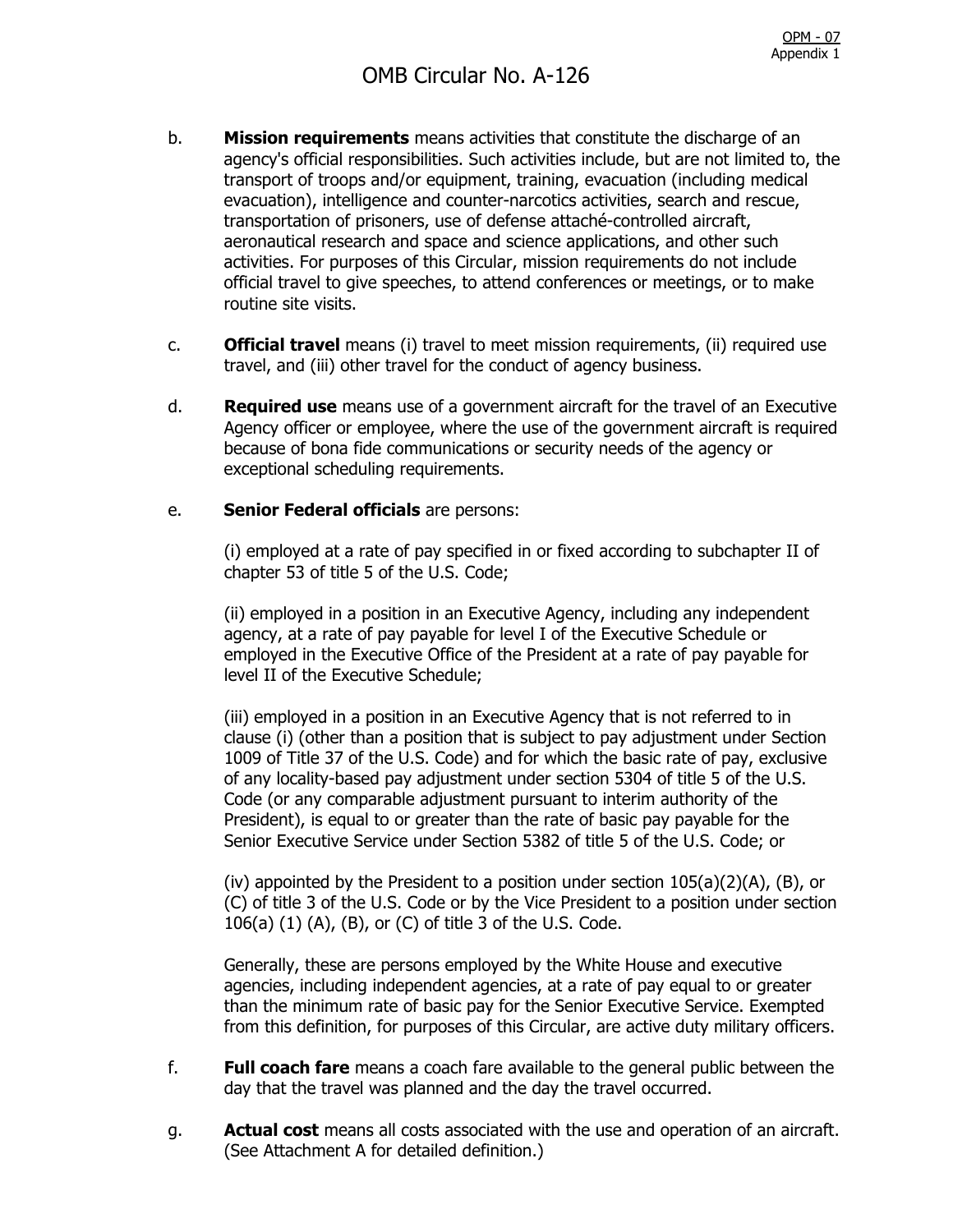#### 6. **Acquisition and Management**.

- a. The number and size of aircraft acquired by an agency and the capacity of those aircraft to carry passengers and cargo shall not exceed the level necessary to meet the agency's mission requirements.
- b. Agencies must comply with OMB Circular No. A-76 before purchasing, leasing or otherwise acquiring aircraft and related services to assure that these services cannot be obtained from and operated by the private sector more cost effectively.
- c. Agencies shall review periodically the continuing need for all of their aircraft and the cost effectiveness of their aircraft operations in accordance with the requirements of OMB Circular No. A-76. A copy of each agency review shall be submitted to GSA when completed and to OMB with the agency's next budget submission. Agencies shall report any excess aircraft and release all aircraft that are not fully justified by these reviews.
- d. Agencies shall use their aircraft in the most cost effective way to meet their requirements.
- 7. **Use of Government Aircraft**. Agencies shall operate government aircraft only for official purposes. Official purposes include the operation of government aircraft for (i) mission requirements, and (ii) other official travel.
- 8. **Travel on Government Aircraft**. Government aircraft shall only be used for (i) official travel; or (ii) on a space available basis subject to the following policies:
	- a. Official travel that is not also required use travel or to meet mission requirements shall be authorized only when:

(i) No commercial airline or aircraft (including charter) service is reasonably available (i.e., able to meet the traveler's departure and/or arrival requirements within a 24 hour period, unless the traveler demonstrates that extraordinary circumstances require a shorter period) to fulfill effectively the agency requirement; or

(ii) The actual cost of using a government aircraft is not more than the cost of using commercial airline or aircraft (including charter) service. When a flight is being made to meet mission requirements or for required use travel (and is certified as such in writing by the agency which is conducting the mission as required in Section 10.b.), secondary use of the aircraft for other travel for the conduct of agency business may be presumed to result in cost savings (i.e., cost comparisons are not required).

b. Travelers may not use government aircraft on a "space available" basis unless:

(i) The aircraft is already scheduled for use for an official purpose;

(ii) Such "space available" use does not require a larger aircraft than needed for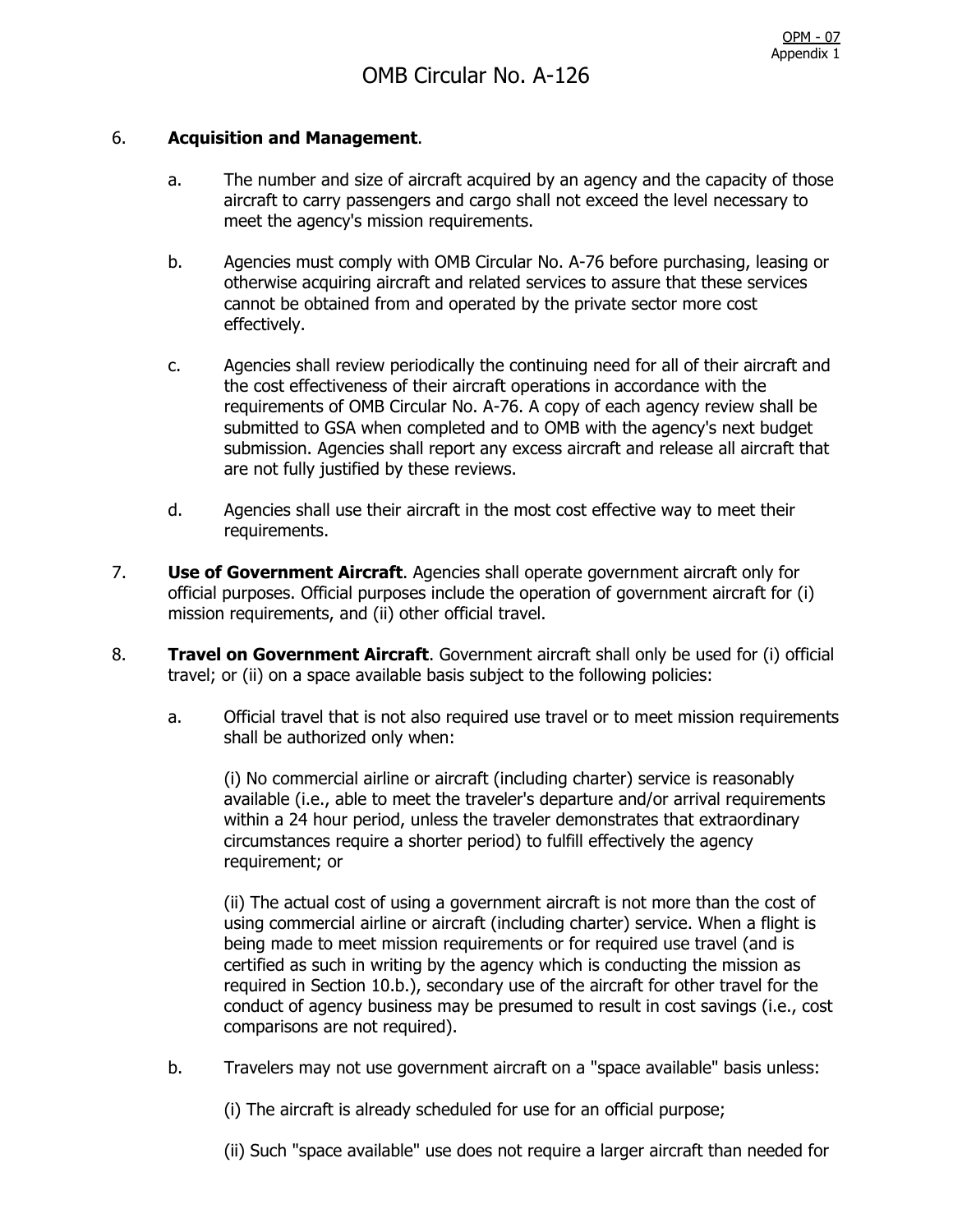the official purpose;

(iii) Such "space available" use results only in minor additional cost to the government; and

(iv) Reimbursement is provided as set forth in Section

#### 9. **Reimbursement for Use of Government Aircraft**.

a. For travel that is not required use travel:

(i) Any incidental private activities (personal or political) of an employee undertaken on an employee's own time while on official travel shall not result in any increase in the actual costs to the government of operating the aircraft.

(ii) The government shall be reimbursed the appropriate share of the full coach fare for any portion of the time on the trip spent on political activities (except as provided in subsection (d) below).

b. **For required use travel**. The government shall be reimbursed as follows (except as may otherwise be required by subsection (d)) for required use travel:

(i) For a wholly personal or political trip, the full coach fare for the trip;

(ii) For an official trip during which the employee engages in political activities, the appropriate share of the full coach fare for the entire trip;

(iii) For an official trip during which the employee flies to one or more locations for personal reasons, the excess of the full coach fare of all flights taken by the employee on the trip over the full coach fare of the flights that would have been taken by the employee had there been no personal activities on the trip.

- c. **"Space available" travel**. For "space available" travel other than for the conduct of agency business, whether on mission or other flights, the government shall be reimbursed at the full coach fare except (i) as authorized under 10 U.S.C. 4744 and regulations implementing the statute; and (ii) by civilian personnel and their dependents in remote locations (i.e., locations not reasonably accessible to regularly scheduled commercial airline service).
- d. In any case of political travel, reimbursement shall be made in the amount required by law or regulation (e.g., 11 C.F.R. 106.3) if greater than the amount otherwise required by the foregoing reimbursement rules.
- 10. **Approving the Use of Government Aircraft**. The following policies apply to the procedures under which the use of government aircraft for official travel may be approved by the agency which owns or operates the aircraft:
	- a. Only an agency head, or officials designated by the agency head, may approve the use of agency aircraft for official travel.
	- b. Whenever a government aircraft used to fulfill a mission requirement is used also to transport senior Federal officials, members of their families or other non-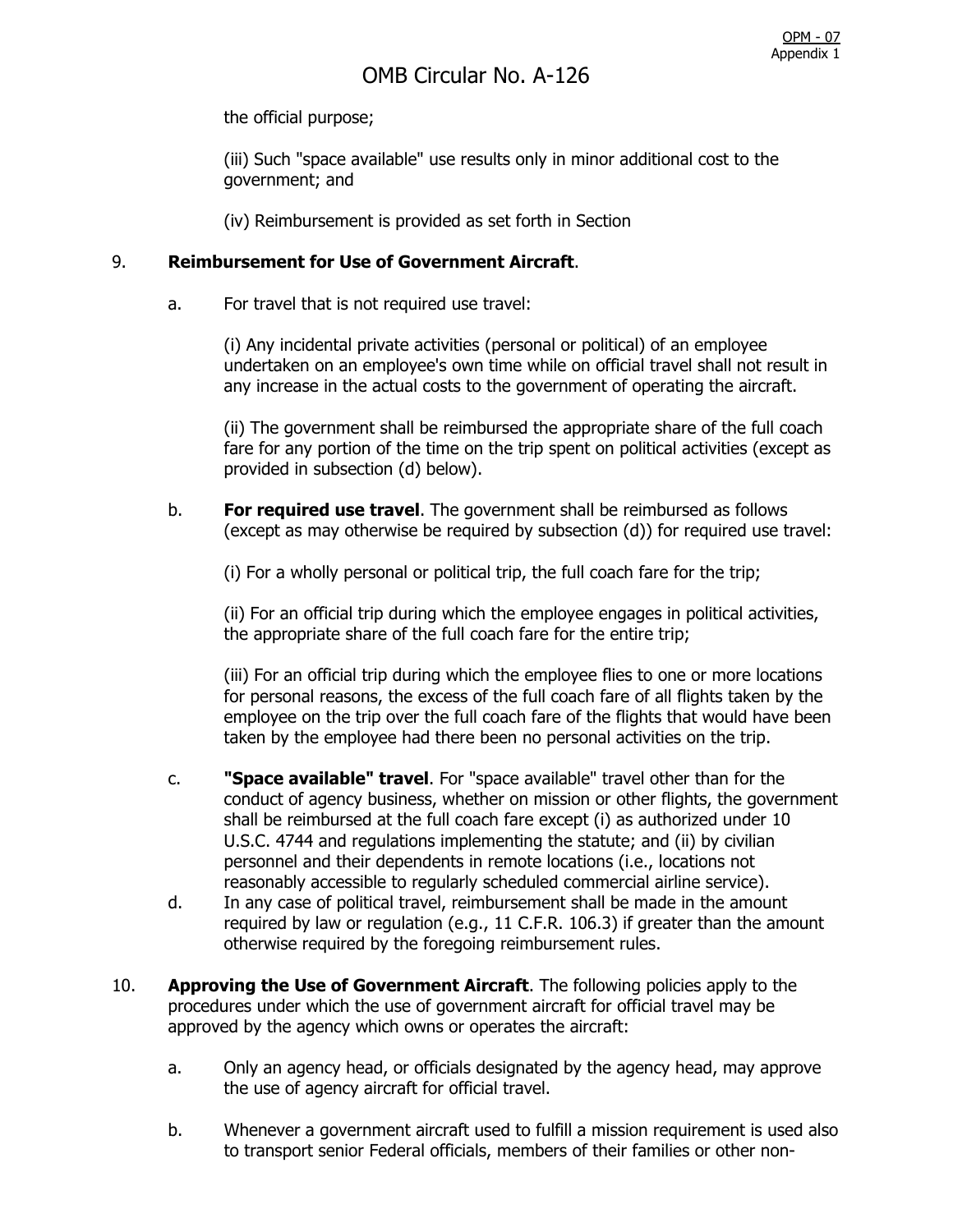## OMB Circular No. A-126

Federal travelers on a "space available" basis (except as authorized under 10 U.S.C. 4744 and regulations implementing that statute), the agency that is conducting the mission shall certify in writing prior to the flight that the aircraft is scheduled to perform a bona fide mission activity, and that the minimum mission requirements have not been exceeded in order to transport such "space available" travelers. In special emergency situations, an after-the-fact written certification by an agency is permitted.

- c. Agencies that use government aircraft shall report semi-annually to GSA each use of such aircraft for non-mission travel by senior Federal officials, members of the families of such officials, and any non-Federal travelers (except as authorized under 10 U.S.C. 4744 and regulations implementing that statute). Such reports shall be in a format specified by GSA and shall list all such travel conducted during the preceding six month period. The report shall include: (i) the name of each such traveler, (ii) the official purpose of the trip, (iii) destination(s), and (iv) for travel to which Section 8.a.(ii) applies, the appropriate allocated share of the full operating cost of each trip and the corresponding commercial cost for the trip. In addition, agencies shall report a summary of these data to OMB semiannually in a format specified by GSA. (Reports on classified trips shall not be reported to GSA but must be maintained by the agency using the aircraft and available for review as authorized.)
- 11. **Approving Travel on Government Aircraft**. The following policies apply to the procedures under which travel on government aircraft may be approved by the agency which sponsors the travel:
	- a. **General approval requirements** All travel on government aircraft must be authorized by the sponsoring agency in accordance with its travel policies and this Circular and, when applicable, documented on an official travel authorization. Where possible, such travel must be approved by at least one organizational level above the person(s) traveling. If review by a higher organizational level is not possible, another appropriate approval is required.
	- b. **Special approval requirements for required use travel** Use of government aircraft for required use travel must be approved in advance and in writing. A Federal officer or employee must obtain written approval for all required use travel on a trip-by-trip basis from the agency's senior legal official or his/her principal deputy, unless (1) in the case of an officer or employee who is not an agency head, the agency head has determined that all travel by the officer or employee or travel in specified categories qualifies as required use travel, or (2) in the case of an agency head, the President has determined that all travel, or travel in specified categories, by the agency head qualifies as required use travel. Any determination by an agency head that travel by an officer or employee of that agency qualifies as required use travel must be in writing and set forth the basis for that determination. In special emergency situations, an after-the-fact written certification by an agency is permitted.

Any agency head opting to determine that travel by an officer or employee may be required use travel shall establish written standards for determining when required use travel is permitted. Such travel is not permitted unless in conformance with such written standards.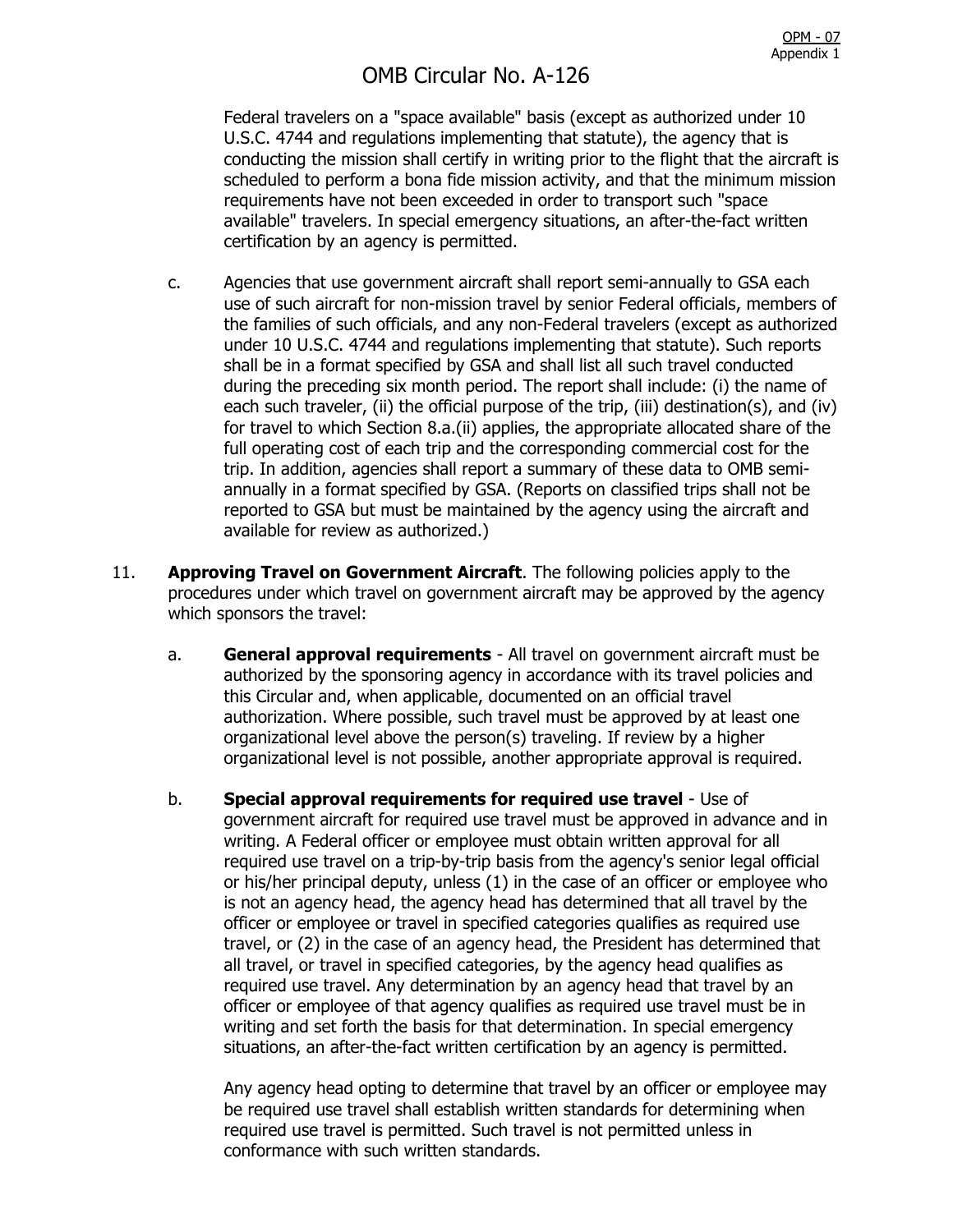c. **Special approval requirements for travel that is not to meet mission requirements or required use travel** - Use of government aircraft for such travel by the following categories of people must be authorized in advance and in writing:

- (i) Senior Federal officials;
- (ii) Members of families of such senior Federal officials; and
- (iii) Non-Federal travelers.

Such authorizations must be approved on a trip-by-trip basis and be signed by the agency's senior legal official or his/her principal deputy; or be in conformance with an agency review and approval system that has been approved by OMB. In special emergency situations, an after-the-fact written certification by an agency is permitted.

Travel by such individuals that is deemed to be official travel shall be subject to the same rules and conditions as any other official travel. Travel by such individuals that is not official travel is subject to the reimbursement requirements in Section 9.c. for "space available" travel.

- 12. **Documenting the Use of Government Aircraft**. All uses of government aircraft must be documented and this documentation must be retained for at least two years. At a minimum, the documentation of each use of government aircraft must include:
	- The tail number of the plane used
	- The date(s) used
	- The name(s) of the pilot(s) and flight crew
	- The purpose(s) of the flight
	- The route(s) flown
	- The names of all passengers

When government aircraft are used to support official travel, the documentation must also include evidence that the applicable provisions of this Circular have been satisfied.

#### 13. **Responsibilities**.

a. All Executive Agency officials with statutory authority to procure aircraft will assure that:

(i) Their agency's internal policies and procedures for procuring aircraft and related services are consistent with the requirements of OMB Circular No. A-76.

(ii) Their agency's aircraft programs comply with the internal control requirements of OMB Circular No. A-123 and that they are included in the agency's Management Control Plan. Any material weaknesses in these programs are to be reported in the annual internal control reports to the President and the Congress.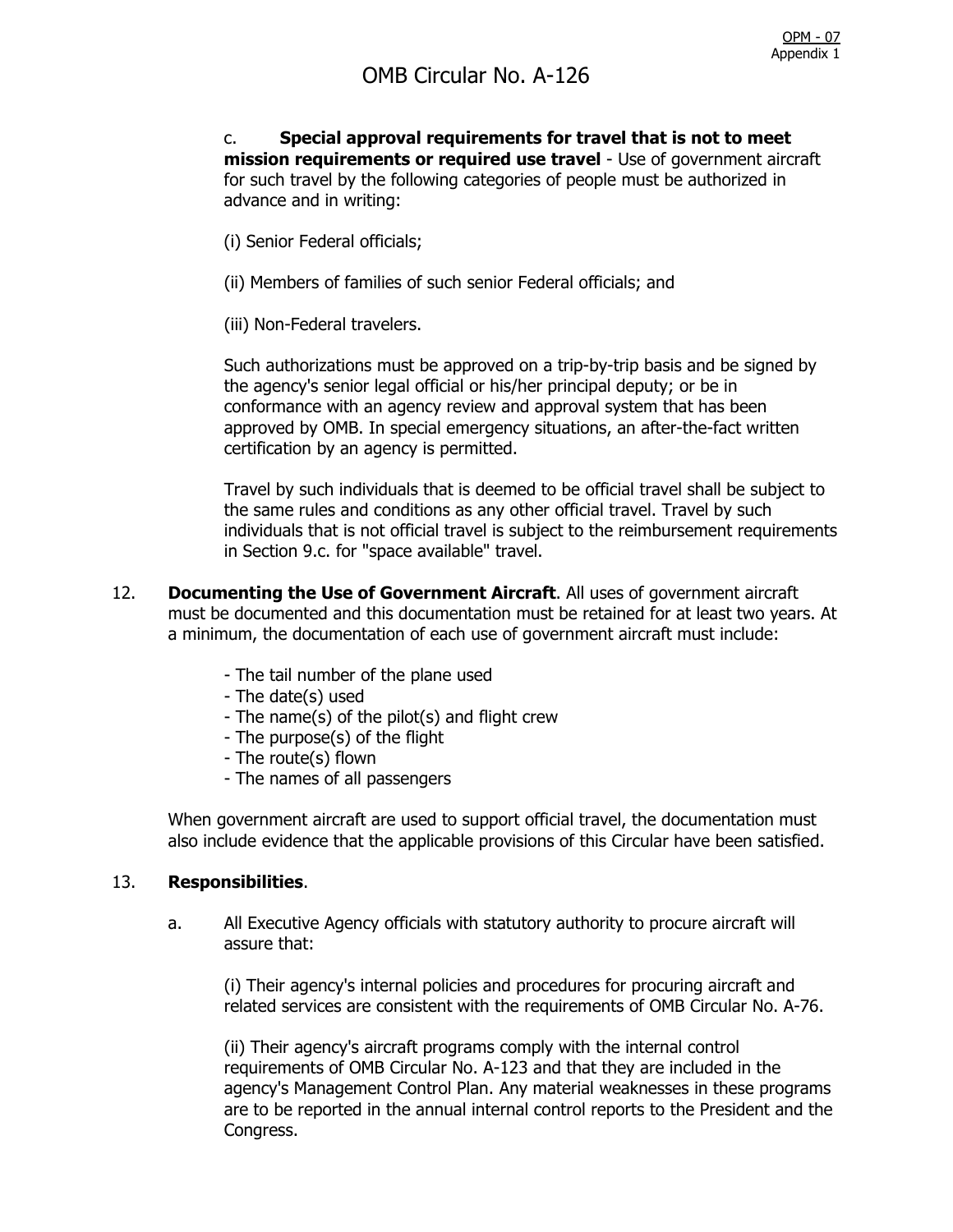# OMB Circular No. A-126

(iii) Their agency cooperates with the General Services Administration in the development of aircraft management policies and standards and in the collection of aircraft information.

(iv) Their agency has an aircraft information system that conforms to the generic data and reporting standards developed by GSA. Agencies that do not already have systems that conform to these standards are required to implement such systems within one year from the issuance of the GSA standards.

- b. The Secretaries of Defense and "the uniformed services," the Secretary of State, and the Administrator of General Services shall incorporate the applicable policies in this Circular into the travel regulations which they promulgate for uniformed service, Foreign Service, and civilian employees, respectively. The necessary changes to these regulations should be issued no later than 180 days from the date of this Circular.
- c. The Administrator of General Services shall maintain a single coordinating office for agency aircraft management. The responsibilities of this office shall include, but not be limited to, the following:

(i) Coordination of the development of effectiveness measures and standards, policy recommendations, and guidance for the procurement, operation, safety, and disposal of civilian agency aircraft;

(ii) Operation of a government-wide aircraft management information system;

(iii) Identification, for agencies and OMB, of opportunities: to share, transfer, or dispose of underutilized aircraft; to reduce excessive aircraft operations and maintenance costs; and to replace obsolete aircraft;

(iv) Development of generic aircraft information system standards and software;

(v) Other technical assistance to agencies in establishing automated aircraft information and cost accounting systems and conducting the cost analyses required by this Circular;

(vi) Review of proposed agency internal aircraft policies for compliance with OMB guidance and notification to OMB of any discrepancies; and

(vii) conduct of an annual study of the variable and fixed costs of operating the different categories of government aircraft and dissemination of the results for use in making the cost comparisons required in Section 8.a.(ii) and reporting the trip costs as required in Section 10.c.

In order to carry out these responsibilities, the Administrator of General Services shall maintain an interagency aviation policy working group to advise him in developing or changing aircraft policies and information requirements.

d. Except for provisions of this Circular which specify their own implementation dates, each agency head shall issue internal agency directives to implement this Circular no later than 180 days from the date of the Circular. These internal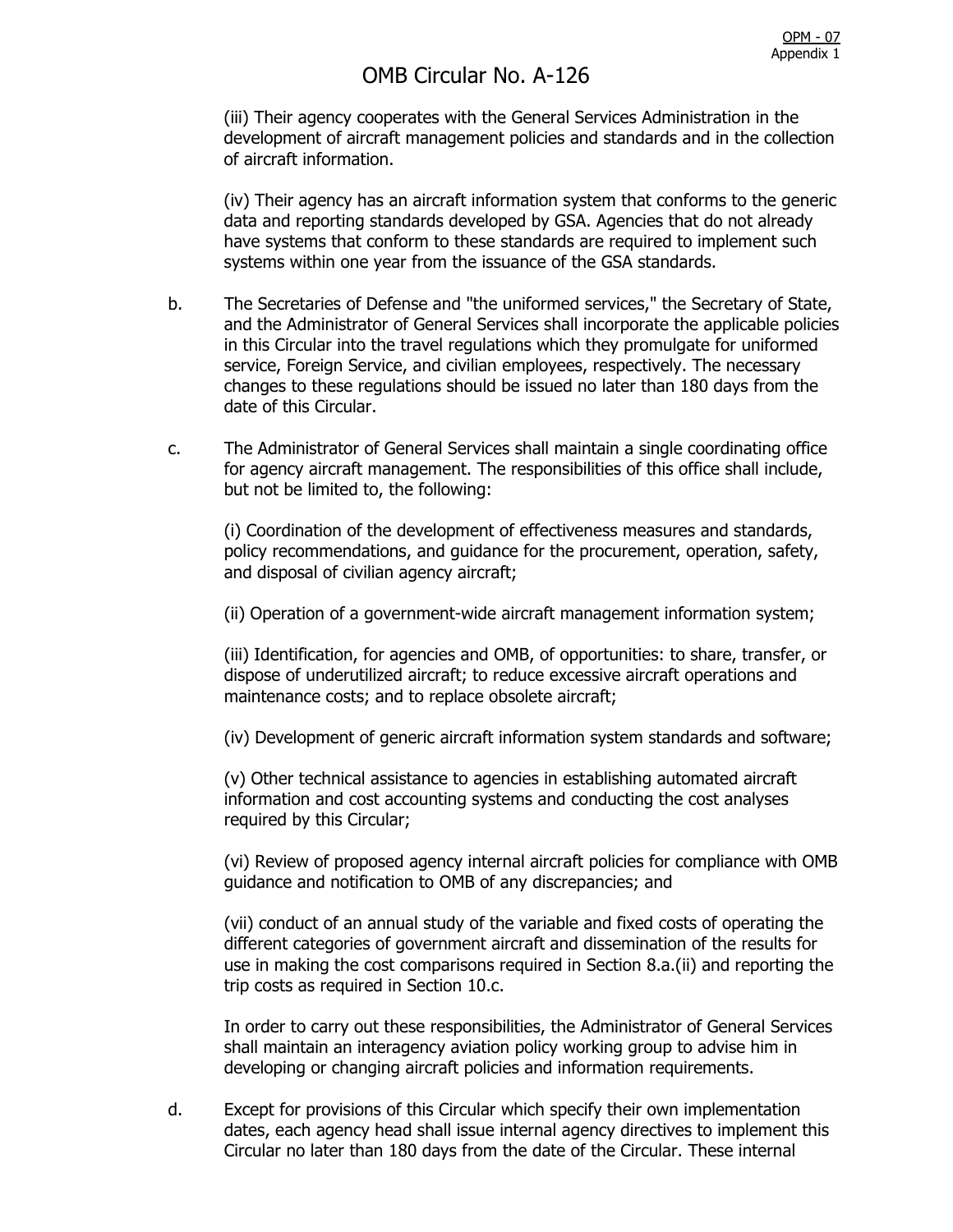agency directives must include all policies contained in this Circular, but may also contain additional policies unique to the agency. Responsibility for these policies shall be assigned to a senior management official who has the agency-wide authority and resources to implement them.

- 14. **Accounting for Aircraft Costs**. Agencies must maintain systems for their aircraft operations which will permit them to: (i) justify the use of government aircraft in lieu of commercially available aircraft, and the use of one government aircraft in lieu of another; (ii) recover the costs of operating government aircraft when appropriate; (iii) determine the cost effectiveness of various aspects of their aircraft programs; and (iv) conduct the cost comparisons required by OMB Circular A-76 to justify in-house operation of government aircraft versus procurement of commercially available aircraft services. Although agency accounting systems do not have to be uniform in their design or operation to comply with this Circular, they must accumulate costs which can be summarized into the standard Aircraft Program Cost Elements defined in Attachment B. The use of these elements to account for aircraft costs is discussed in Attachment A.
- 15. **Effective Date**. This Circular is effective on publication.
- 16. **Information Contact**. All inquiries should be addressed to the General Management Division, Office of Management and Budget, telephone number (202) 395-5090.

Richard Darman **Director** 

**Attachments**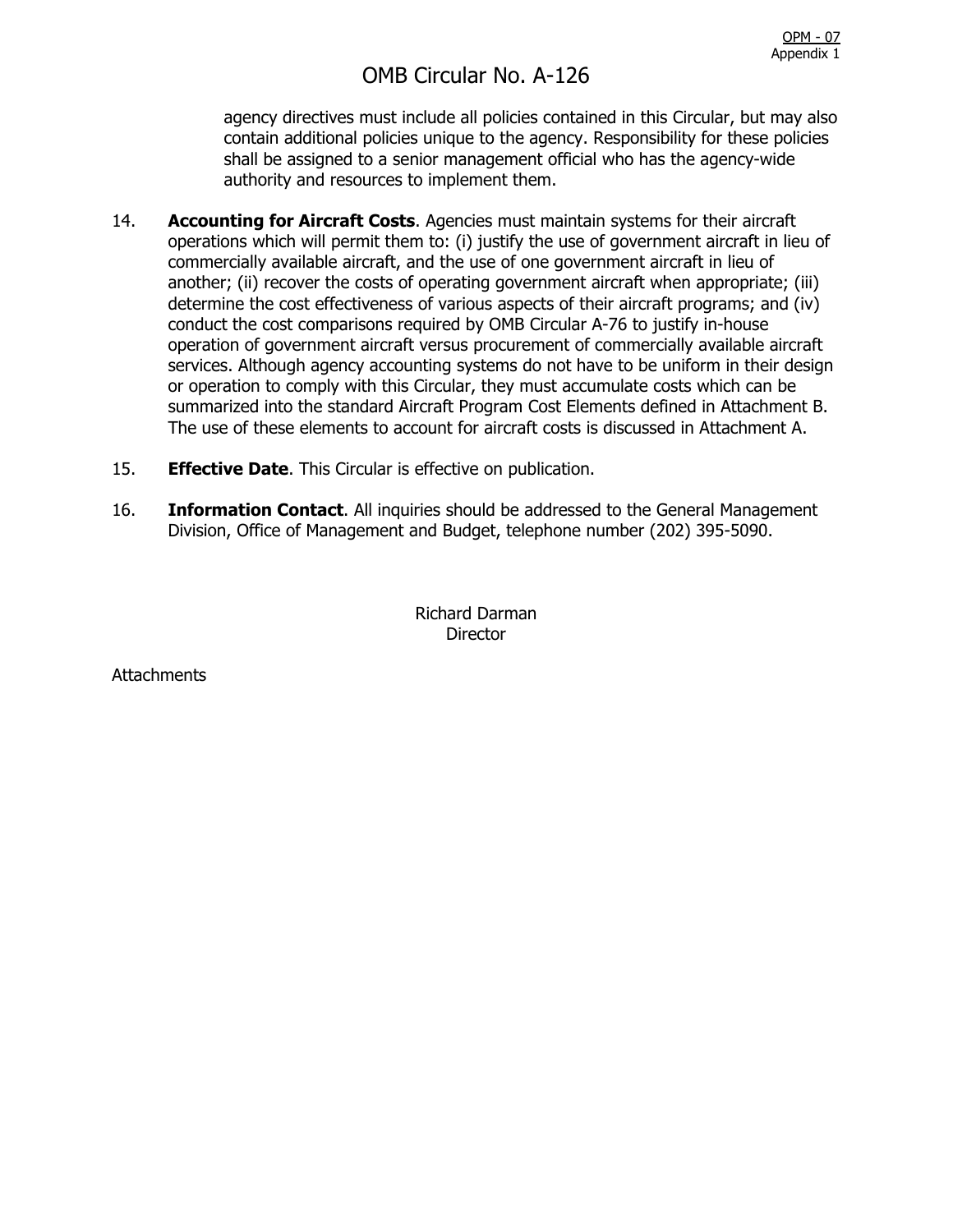## **ACCOUNTING FOR AIRCRAFT COSTS**

The costs associated with agency aircraft programs must be accumulated to: (1) justify the use of government aircraft in lieu of commercially available aircraft, and the use of one government aircraft in lieu of another; (2) recover the costs of operating government aircraft when appropriate; (3) determine the cost effectiveness of various aspects of agency aircraft programs; and (4) conduct the cost comparisons required by OMB Circular No. A-76 to justify in-house operation of government aircraft versus procurement of commercially available aircraft services. To accomplish these purposes, agencies must accumulate their aircraft program costs into the Standard Aircraft Program Cost Elements defined in Attachment B. The remainder of this Attachment presents guidance for accomplishing each of these purposes.

## **Justify Use of Aircraft**

The cost comparison to justify the use of a government aircraft for a proposed trip under Section 8.a. (ii) of this Circular should be made prior to authorizing the use of the aircraft for that trip. Agencies that propose to use their aircraft to support recurring travel between locations are encouraged to develop standard trip cost justification schedules. These schedules would summarize the projected costs of using one or more specific types of agency aircraft to travel between selected locations as compared to using commercial aircraft (including charter) or airline service between those locations. Comparative costs for varying passenger loads would also be shown. Agencies that chose to use this approach would be able to see at a glance the minimum number of official travelers needed to justify the use of a particular aircraft or aircraft type for a trip between locations on the schedule. Agencies that are not able to use such schedules are required to do a cost justification on a case by case basis.

To make the cost comparisons necessary to justify the use of a government aircraft, the agency must compare the actual cost of using a government aircraft to the cost of using a commercial aircraft (including charter) or airline service. The actual cost of using a government aircraft is either: (a) the amount that the agency will be charged by the organization that provides the aircraft, (b), if the agency operates its own aircraft, the variable cost of using the aircraft; or (c), if the agency is not charged for the use of an aircraft owned by another agency, the variable cost of using the aircraft as reported to it by the owning agency.

Agencies should develop a variable cost rate for each aircraft or aircraft type (i.e., make and model) in their inventories before the beginning of each fiscal year. These rates should be developed as follows:

- 1. Accumulate or allocate to the aircraft or aircraft type all historical costs (for the previous 12 months) grouped under the variable cost category defined in Attachment B. These costs should be obtained from the agency's accounting system.
- 2. Adjust the historical variable costs from Step 1 for inflation and for any known upcoming cost changes to project the new variable cost total. The inflation and escalation factors used must conform to OMB Circular No. A-76.
- 3. Divide the total projected variable costs of the aircraft or aircraft type by the projected annual flying hours for the aircraft or aircraft type to compute the projected variable cost or usage rate (per flying hour).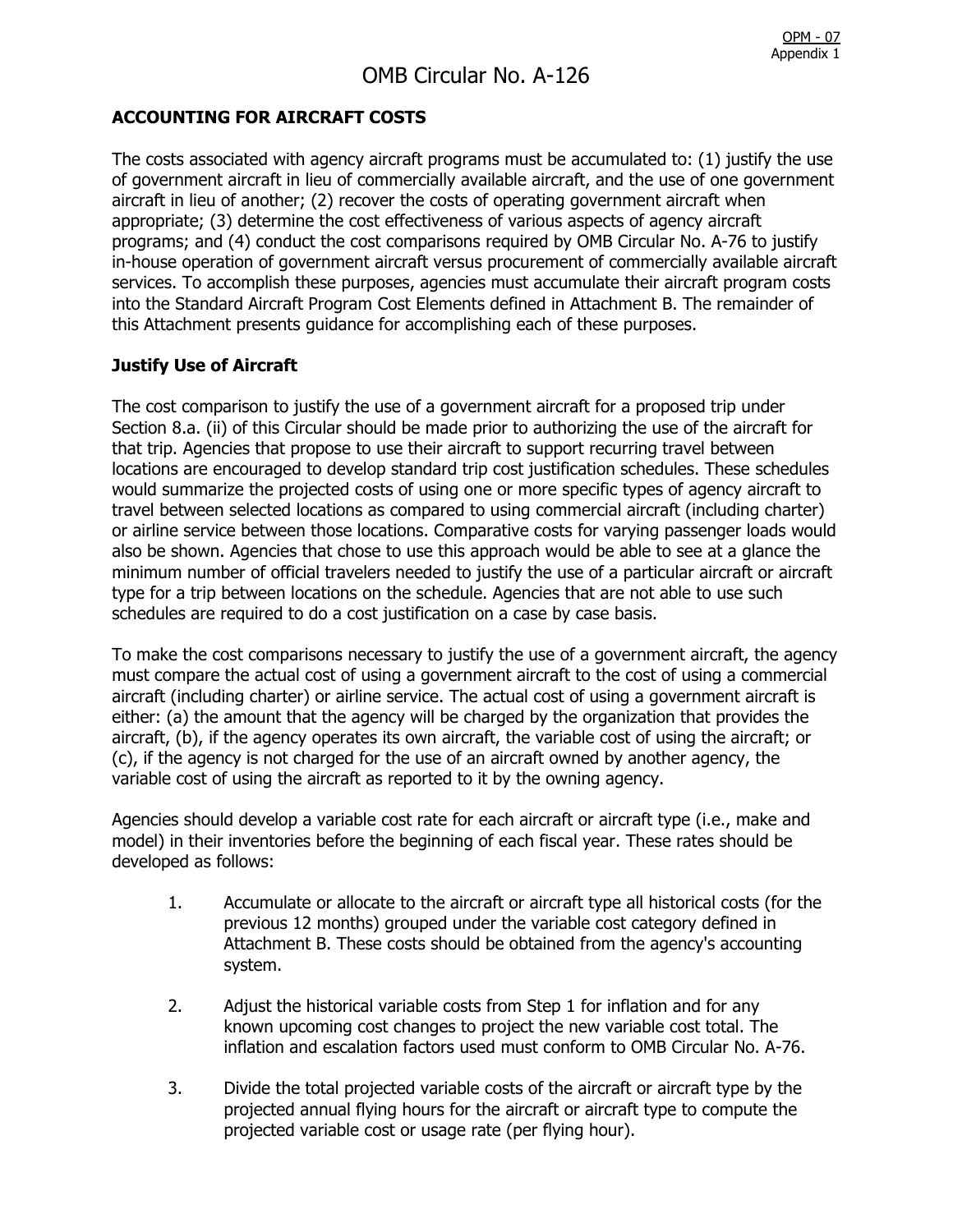# OMB Circular No. A-126

To compute the variable cost of using an agency's own aircraft for a proposed trip, multiply the variable cost rate computed in Step 3 (above) by the estimated number of flying hours for the trip. The number of flying hours should include all time required to position the aircraft to begin the trip and to return the aircraft to its normal base of operations, if no follow-on trip is scheduled. If a follow-on trip requires any repositioning time, it should be charged with that time. If one aircraft mission (i.e., a series of flights scheduled sequentially) supports multiple trips, the use of the aircraft for the total mission may be justified by comparing the actual cost of the entire mission to the commercial aircraft (including charter) or airline costs for all the component trips.

The cost of using commercial airline or aircraft services for the purpose of justifying the use of government aircraft must:

- 1. Be the current government contract fare or price or the lowest fare or price known to be available for the trip(s) in question;
- 2. include, as appropriate, any differences in the costs of any additional ground or air travel, per diem and miscellaneous travel (e.g., taxis, parking, etc.), and lost employees' work time (computed at gross hourly costs to the government, including benefits) between the two options; and
- 3. Only include costs associated with passengers on official business. Costs associated with passengers traveling "space available" may not be used in the cost comparison.

## **Recover Cost of Operation**

Under the Economy Act of 1932, as amended, (31 U.S.C.S. 1535), and various acts appropriating funds or establishing working funds to operate aircraft, agencies are required to recover the costs of operating their aircraft for use by other agencies, other governments (e.g., state, local, or foreign), or non-official travelers. Depending on the statutory authorities under which its aircraft were obtained or are operated, an agency may use either of two methods for establishing the rates charged for using its aircraft: (1) the full cost recovery rate or (2), the variable cost recovery rate.

The **full cost recovery rate** for an aircraft is the sum of the variable and fixed cost rates for that aircraft. The computation of the variable cost rate for an aircraft or aircraft type is described under the previous paragraph "Justify Use of Aircraft." The fixed cost rate for an aircraft or aircraft type is computed as follows:

- 1. Accumulate from the agency's accounting system the fixed costs listed in Attachment B that are directly attributable to the aircraft or aircraft type (e.g. crew costs-fixed, maintenance costs-fixed, and aircraft lease-fixed).
- 2. Adjust the historical fixed costs from Step 1 for inflation and for any known upcoming cost changes to project the new fixed cost total. The inflation and escalation factors used must conform to OMB Circular No. A-76.
- 3. Add to the adjusted historical fixed costs amounts representing self insurance costs and the annual depreciation or replacement costs, as described in Attachment B.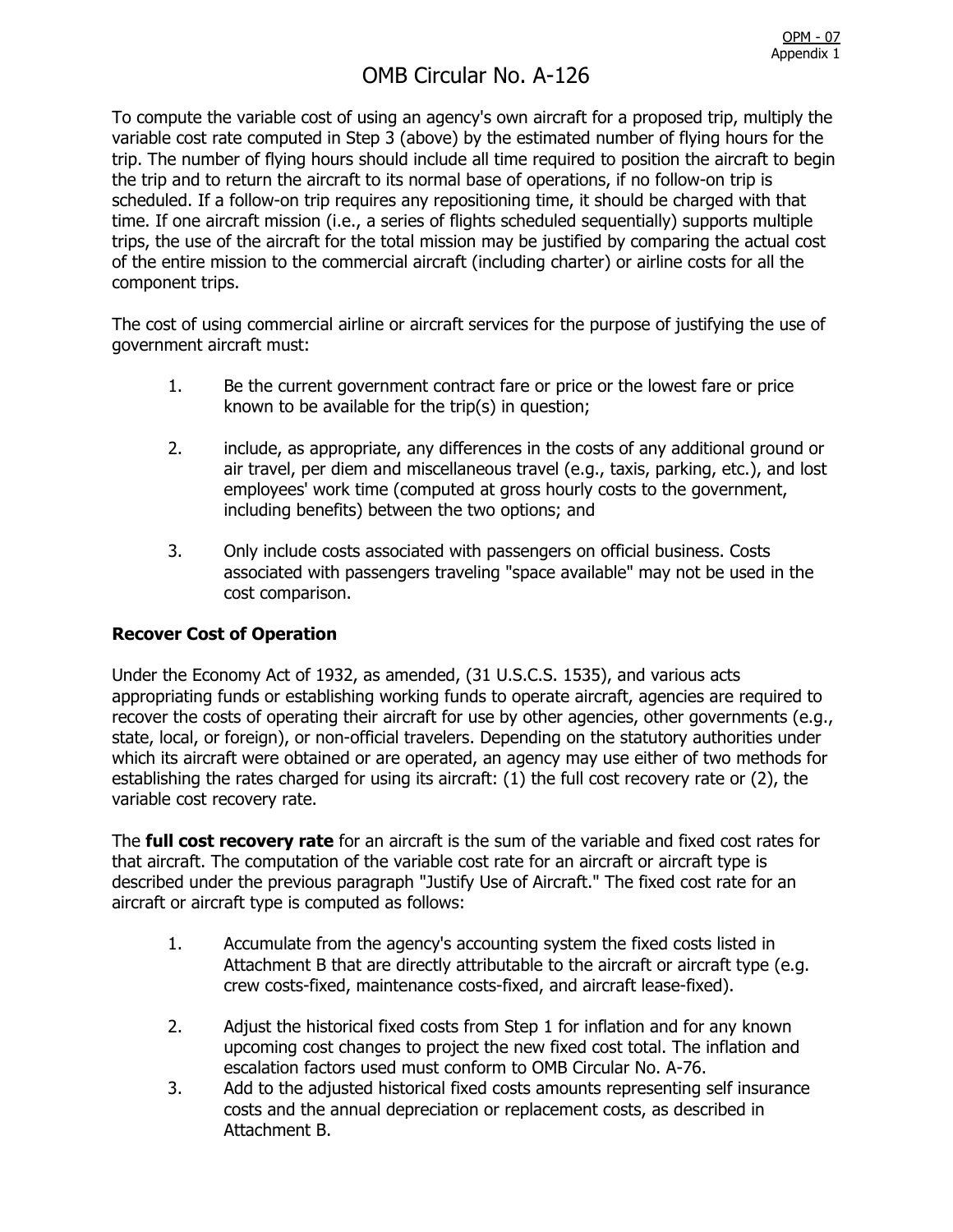- 4. Allocate operations and administrative overhead costs to the aircraft or aircraft type based on the percentage of total aircraft program flying hours attributable to that aircraft or aircraft type.
- 5. Compute a fixed cost recovery rate for the aircraft or aircraft type by dividing the sum of the projected directly attributable fixed costs (from Step 3) and the allocated fixed costs (from Step 4) by the annual flying hours projected for the aircraft or aircraft type.

To compute the full cost of using a government aircraft for a trip, add the variable cost rate for the aircraft or aircraft type to the corresponding fixed cost rate (computed in Step 5 above) and multiply the result by the estimated number of flying hours for the trip using the proposed aircraft.

The **variable cost recovery rate** for an aircraft or aircraft type is the same as the variable cost or usage rate described under the previous paragraph "Justify Use of Aircraft." If an agency decides to base the charge for using its aircraft solely on this rate, it must recover the fixed costs of those aircraft separately from the appropriation which supports the mission for which the procurement of the aircraft was justified. In such cases, the fixed cost recovery rate may be expressed on an annual, monthly or flying hour basis.

## **Determine Aircraft Program Cost Effectiveness**

Although cost data are not the only measures of the effectiveness of an agency's aircraft program, they can be very useful in identifying opportunities to reduce aircraft operational costs. These opportunities might include changing maintenance practices, purchasing fuel at lower costs, and the replacement of old, inefficient aircraft with aircraft that are more fuel efficient and have lower operations and maintenance costs.

The most common measures used to evaluate the cost effectiveness of various aspects of an aircraft program are expressed as the cost per flying hour or per passenger mile for certain types of aircraft costs. These measures may be developed using the Standard Aircraft Cost Elements and include, but are not limited to: maintenance costs/flying hour, fuel and other fluids cost/flying hour, accident repair costs/flying hour (or per aircraft), and variable cost/passenger mile.

The Administrator of General Services should coordinate the development of specific cost effectiveness measures with an interagency aircraft policy working group.

## **Justify In-House Operation**

OMB Circular No. A-76, "Performance of Commercial Activities," requires Federal agencies to conduct cost comparisons of commercial activities they operate and, where appropriate, to determine the most economical way to perform the work -- whether by private commercial source or using in-house government resources. The guidelines for conducting these cost comparisons are presented in the Supplement to the Circular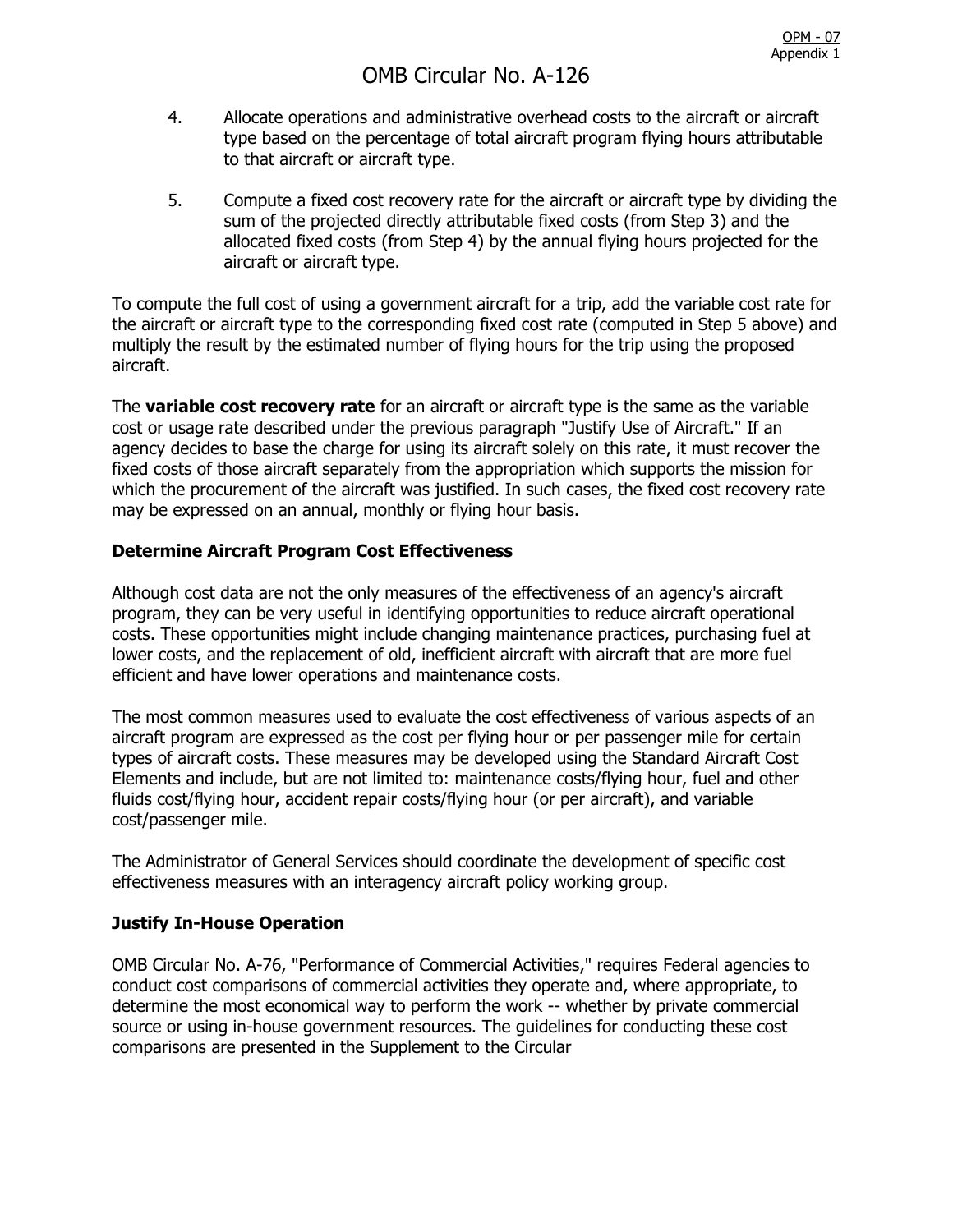#### **STANDARD AIRCRAFT PROGRAM COST ELEMENT DEFINITIONS**

#### **VARIABLE COSTS**

The variable costs of operating aircraft are those costs that vary depending on how much the aircraft are used. The specific variable cost elements include:

**Crew costs - variable** - The crew costs which vary according to aircraft usage consist of travel expenses (particularly reimbursement of subsistence (i.e., per diem and miscellaneous expenses), overtime charges, and wages of crew members hired on an hourly or part-time basis.

**Maintenance costs - variable** - Unscheduled maintenance and maintenance scheduled on the basis of flying time vary with aircraft usage and, therefore, the associated costs are considered variable costs. In addition to the costs of normal maintenance activities, variable maintenance costs shall include aircraft refurbishment, such as painting and interior restoration, and costs of or allowances for performing overhauls and modifications required by service bulletins and airworthiness directives. If they wish, agencies may consider all of their maintenance costs as variable costs and account for them accordingly. Otherwise, certain maintenance costs will be considered fixed as described in a subsequent paragraph. Variable maintenance costs include the costs of:

**Maintenance labor - variable** - This includes all labor (i.e., salaries and wages, benefits, travel, and training) expended by mechanics, technicians, and inspectors, exclusive of labor for engine overhaul, aircraft refurbishment, and/or repair of major components.

**Maintenance parts - variable** - This includes cost of materials and parts consumed in aircraft maintenance and inspections, exclusive of materials and parts for engine overhaul, aircraft refurbishment, and/or repair of major components.

**Maintenance contracts - variable** - This includes all contracted costs for unscheduled maintenance and for maintenance scheduled on a flying hour basis or based on the condition of the part or component.

**Engine overhaul, aircraft refurbishment, and major component repairs** - These are the materials and labor costs of overhauling engines, refurbishing aircraft, and/or repairing major aircraft components.

NOTE 1: In general, the flight hour cost is computed by dividing the costs for a period by the projected hours flown during the period. However, when computing the flight hour cost factor for this cost category, divide the total estimated cost for the activities in this category (e.g., overhaul, refurbishment and major repairs) by the number of flight hours **between** these activities.

NOTE 2: Separate cost or reserve accounts for engine overhaul, aircraft refurbishment, major component repairs, and other maintenance cost elements, may, at the agency's discretion, be identified and quantified separately for mission-pertinent information purposes. Reserve accounts are generally used when the aircraft program is funded through a working capital or revolving fund.

**Fuel and other fluids** - The costs of the aviation gasoline, jet fuel, and other fluids (eg.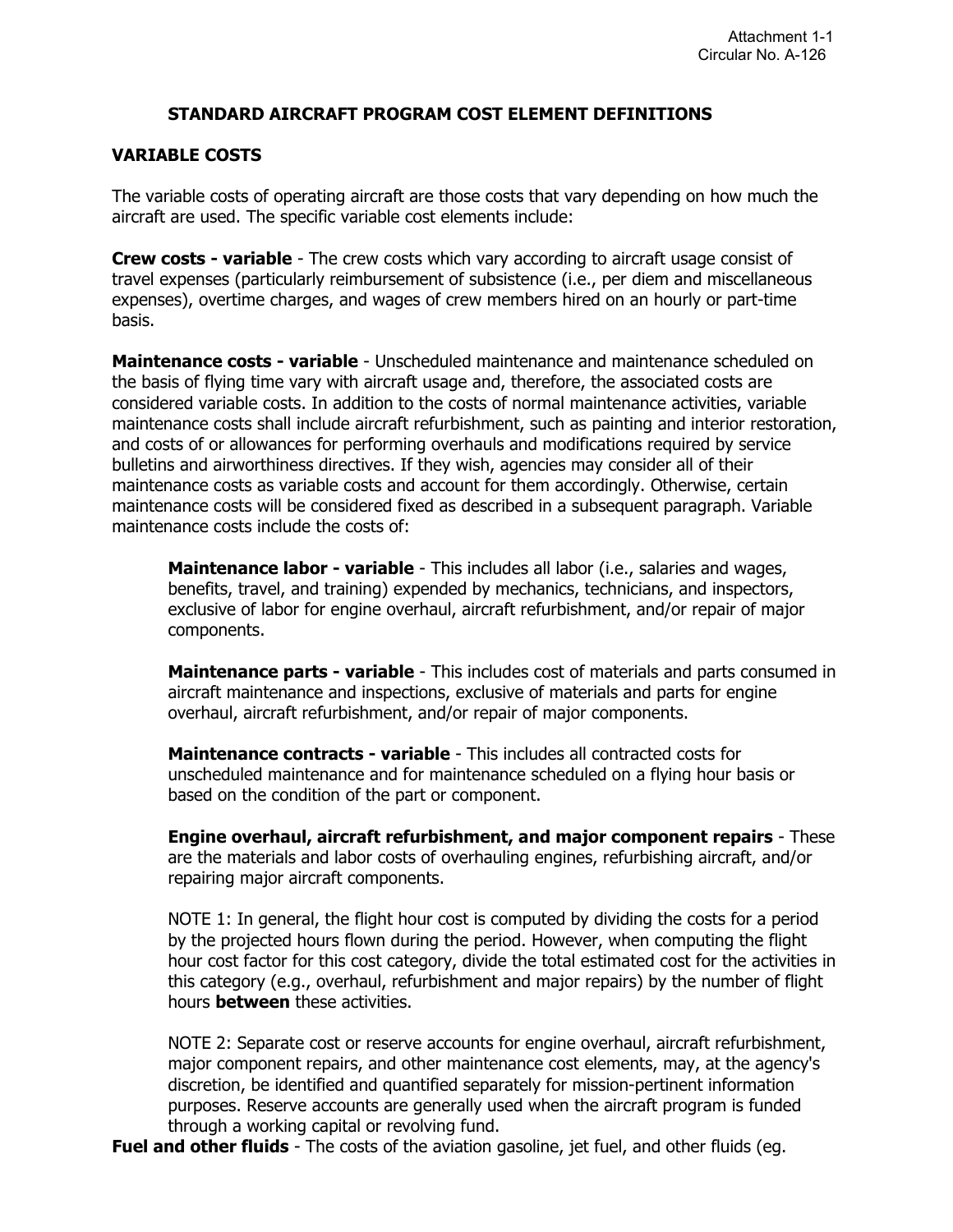engine oil, hydraulic fluids and water-methanol) consumed by aircraft.

**Lease costs - variable** - When the cost of leasing an aircraft is based on flight hours, the associated lease or rental costs are considered variable costs.

**Landing and tie down fees** - Landing fees and tie down fees associated with aircraft usage are considered variable costs. Tie down fees for storing an aircraft at its base of operations should be considered part of operations overhead, a fixed cost.

## **FIXED COSTS**

The fixed costs of operating aircraft are those that result from owning and support the aircraft and that do not vary according to aircraft usage. The specific fixed cost elements include:

**Crew costs - fixed** - The crew costs which do not vary according to aircraft usage consist of salaries, benefits, and training costs. This includes the salaries, benefits, and training costs of crew members who also perform minimal aircraft maintenance. Also included in fixed crew costs are the costs of their charts, personal protective equipment, uniforms, and other personal equipment.

**Maintenance costs - fixed** - This cost category includes certain maintenance and inspection activities which are scheduled on a calendar interval basis and take place regardless of whether or how much the aircraft are flown. Agencies are encouraged to simplify their accounting systems and account for all maintenance costs as variable costs. However, if they wish, agencies may account for the following costs as fixed costs:

**Maintenance labor - fixed** - This includes all projected labor expended by mechanics and inspectors associated with maintenance scheduled on a calendar interval basis. This does not include variable maintenance labor or work on items having a TBO or retirement life.

This category also includes costs associated with unallocated maintenance labor expenses, i.e., associated salaries, benefits, travel expenses and training costs. These costs should be evenly allocated over the number of the aircraft in the fleet.

**Maintenance parts - fixed** - This includes all parts and consumables used for maintenance scheduled on a calendar basis.

**Maintenance contracts - fixed** - This includes all contracted costs for maintenance or inspections scheduled on a calendar basis.

**Lease costs - fixed** - When the cost of leasing an aircraft is based on a length of time (e.g., days, weeks, months, or years) and does not vary according to aircraft usage, the associated leased costs are considered fixed costs.

**Operations overhead** - These include all costs, not accounted for elsewhere, associated with direct management and support of the aircraft program. Examples of such costs include: personnel costs (salaries, benefits, travel, uniform allowances, training, etc.) for management and administrative personnel directly responsible for the aircraft program; building and ground maintenance; janitorial services; lease or rent costs for hangers and administrative buildings and office space; communications and utilities costs; office supplies and equipment;